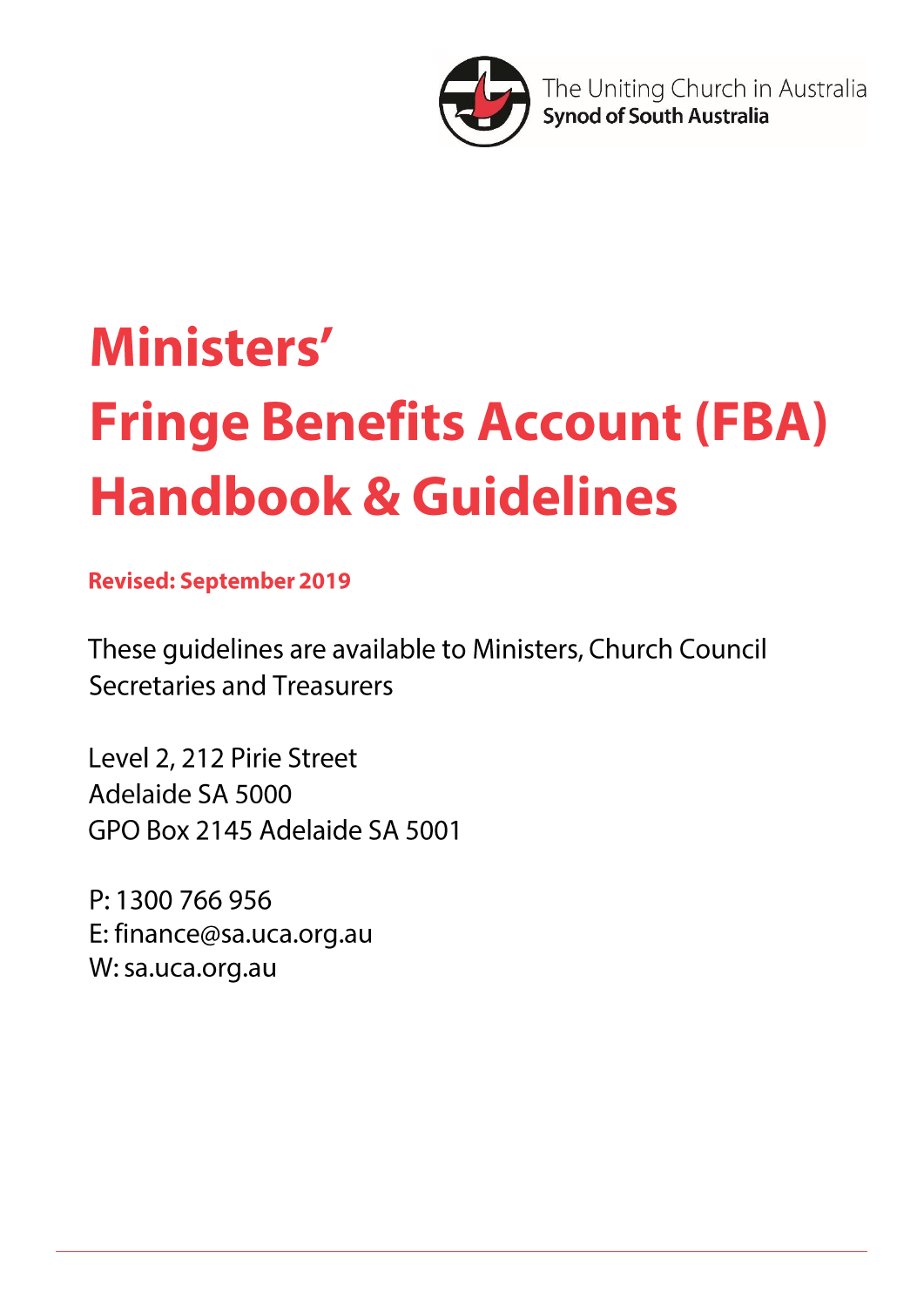

| <b>CONTENTS</b> |                                                                                                                                                                                                  |                |
|-----------------|--------------------------------------------------------------------------------------------------------------------------------------------------------------------------------------------------|----------------|
| 1               | <b>INTRODUCTION TO FRINGE BENEFITS</b>                                                                                                                                                           | $\overline{2}$ |
| $\overline{2}$  | <b>SOUTH AUSTRALIAN SYNOD</b>                                                                                                                                                                    | $\overline{2}$ |
| 3               | FRINGE BENEFITS ACCOUNTS HELD BY A CONGREGATION                                                                                                                                                  | $\overline{2}$ |
| 4               | <b>ELIGIBILITY</b><br><i>i</i> Registered Religious Institution<br>ii Definition of an employee religious practitioner<br>iii What are pastoral duties or directly related religious activities? | 3              |
| 5               | <b>FRINGE BENEFITS ACCOUNT INFORMATION</b>                                                                                                                                                       | 6              |
| 6               | NON APPROVED EXPENSES AND DEPOSITS                                                                                                                                                               | 6              |
| $\overline{7}$  | <b>PAYROLL OPTIONS</b>                                                                                                                                                                           | $\overline{7}$ |
| 8               | FRINGE BENEFITS ACCOUNTS HELD BY SYNOD                                                                                                                                                           | 8              |
| 9               | SETTING UP A FRINGE BENEFITS ACCOUNT                                                                                                                                                             | 8              |
| 10              | ACCESSING FUNDS HELD IN A FRINGE BENEFITS ACCOUNT                                                                                                                                                | 8              |
| 11              | <b>WHAT IS A TAX INVOICE?</b>                                                                                                                                                                    | 9              |
| 12              | <b>CONTACT US</b>                                                                                                                                                                                | 10             |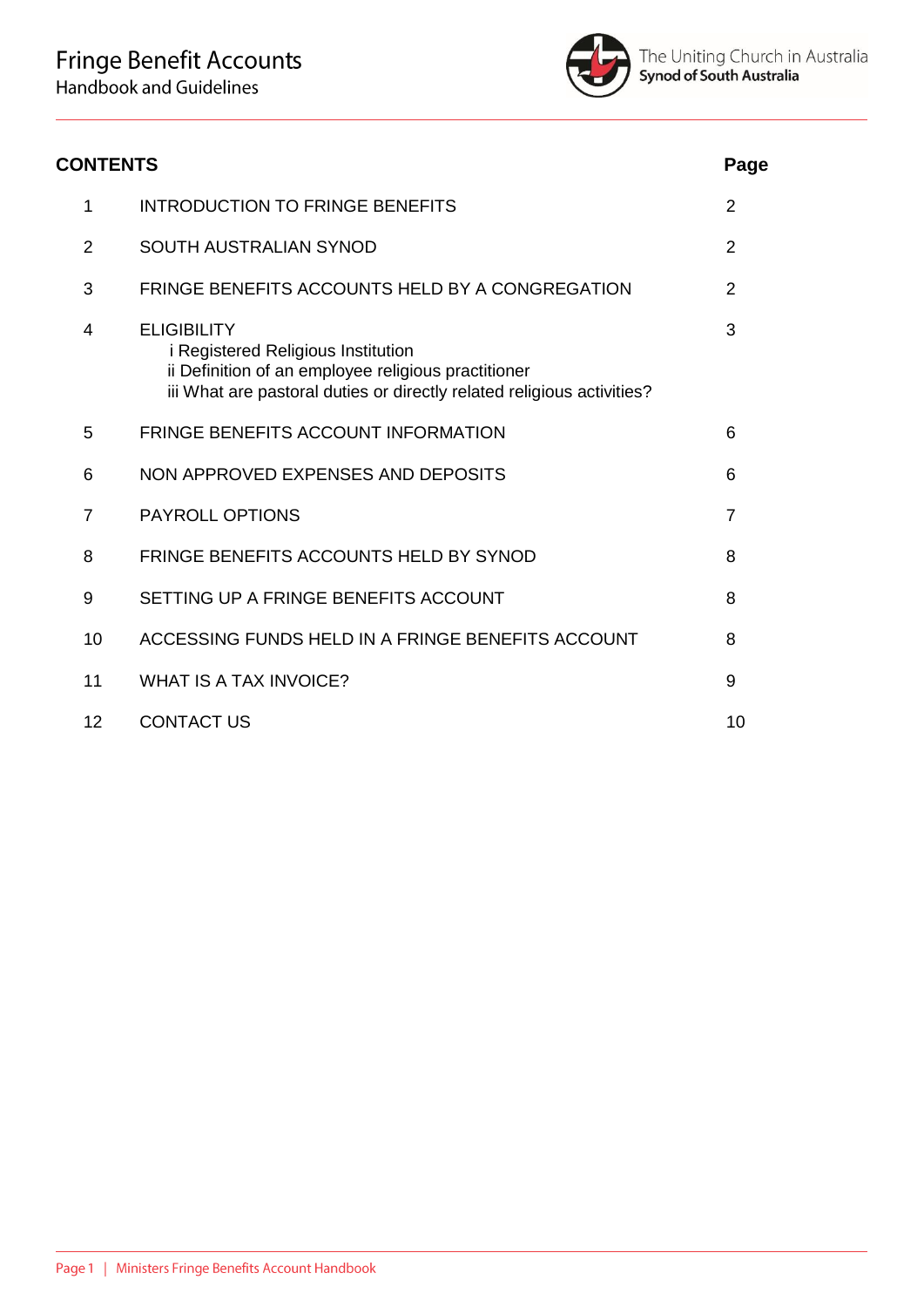

# **1. INTRODUCTION TO FRINGE BENEFITS**

A fringe benefit is generally defined as a benefit provided to an individual that is not the receipt of salary or wages.

The *Fringe Benefits Tax Assessment Act 1986* ("the Act") taxes the provision of all fringe benefits provided to employees by their employers. Section 57 of the Act provides a series of conditions that must be met for payments made to 'Religious Practitioners' be considered 'exempt benefits'.

While from a theological perspective a minister is not 'employed' by the Church, for the purposes of the Act, the Church is deemed to be the employer of a minister.

## **2. SOUTH AUSTRALIAN SYNOD**

In South Australia the Fringe Benefits Account (FBA) is operated by the Synod and by some Church Councils. The FBA contains funds of the *employing* body and should only be used as part of the remuneration package of a person to whom the employing body has an obligation to pay a stipend and/or other allowances.

FBAs must be specifically designated and remain the property of the paying body (*the Synod or congregation*). This is a Church owned account and **must be audited** like all other Church accounts. The value of this account should be reported on the balance sheet of the paying body.

The amount transferred into the FBA is not treated as income in the hands of the minister, but rather as a payment direct from the church funds to the supplier of goods and services. Consequently the amount is not subject to income tax but is considered to be a fringe benefit. As eligible ministers are exempt under Fringe Benefits Tax (FBT) legislation, neither the church nor the minister pays FBT.

## **It is strongly encouraged that Ministers and Congregations avail themselves of the payroll and Fringe Benefit Account services provided by the Synod Financial Services Team.**

Financial Services staff members provide a professional and discrete service assuring all users of absolute privacy.

# **3. FRINGE BENEFITS ACCOUNTS HELD BY A CONGREGATION**

Congregation-held accounts **must** be operated in accordance with the guidelines contained in this handbook. The accounts must be part of the Congregations' financial reports, audited and **administered by the Treasurer with two signatories** required for all payments. There should be clear segregation between the holder of the funds (the Congregation) and the minister.

When a minister leaves a congregation (placement) and moves to another congregation (placement) the existing FBA must be cleared of funds and closed. A new account is to be opened by the new congregation if the minister is not to be a participant of the Synod Financial Services FBA facility.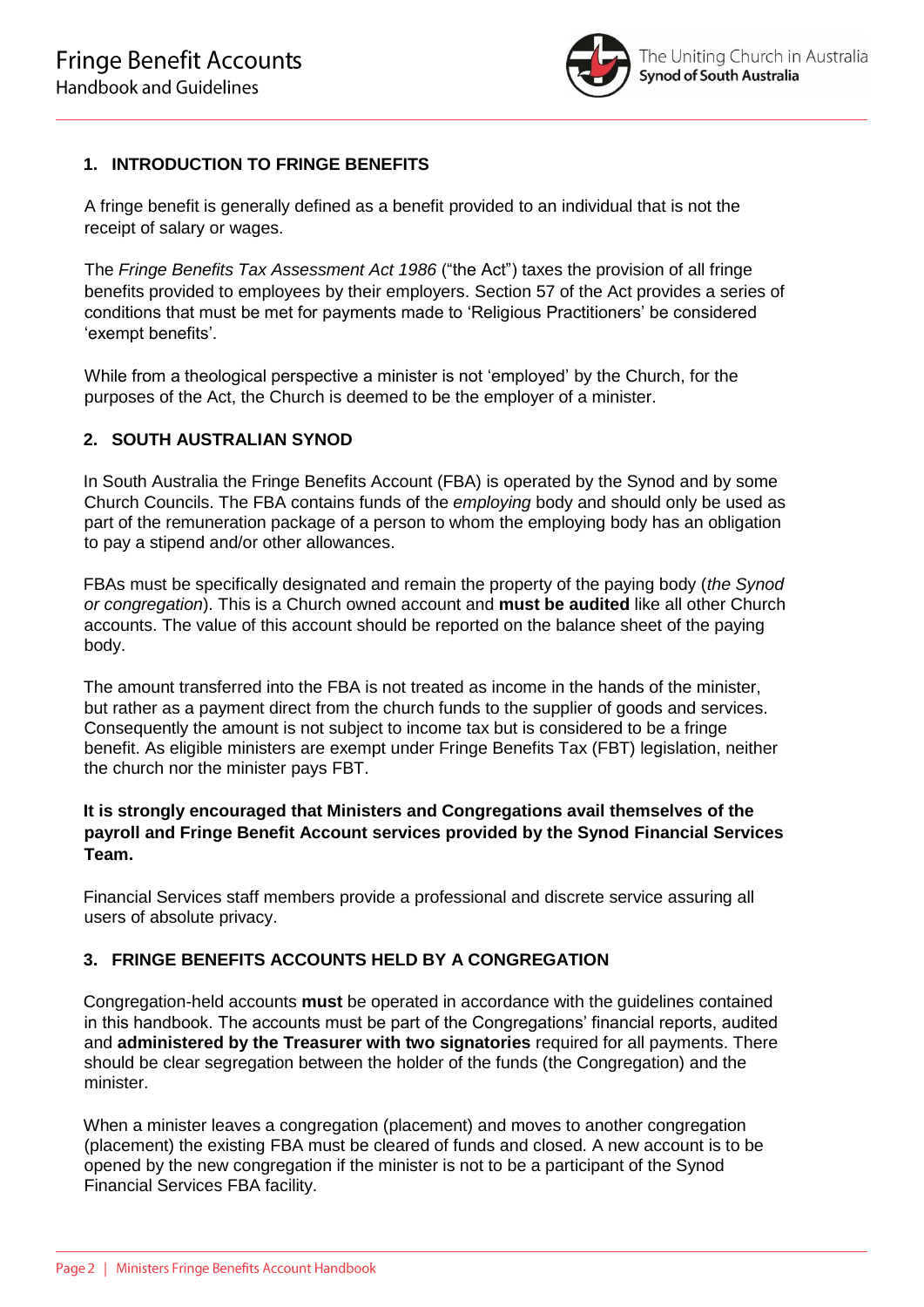

# **4. ELIGIBILITY**

Certain benefits provided by registered religious institutions to employed Religious Practitioners will be exempt from fringe benefits tax (FBT) under section 57 of the *Fringe Benefits Tax Assessment Act 1986* (FBTAA).

The requirements for exemption are that:

- A benefit is provided by a **registered religious institution**
- to an **employee religious practitioner**, their spouse or child
- in respect of the practitioner's **pastoral or other directly related religious activities.**

## **i. What constitutes a registered religious institution?**

The entity must be an institution that maintains *current* ACNC registration with a subtype of 'advancing religion'. (*The taxation ruling TR 2019/3 provides further detail as to the definition of institution in this situation*).

## **ii. Definition of an employee religious practitioner**

Australian Taxation Ruling 2019/3 allows for the provision of tax exempt fringe benefits to an employee who is a 'Religious Practitioner'.

'Employment' and 'employee' are defined in subsection 136 (1) of the Fringe Benefits Tax Assessment Act (FBTAA) and hold a broader meaning than the ordinary meaning:

- A minister of religion
- A student at an institution who is undertaking a course of instruction in the duties of a minister of religion
- A full time member of a religious order, or
- A student at a college conducted solely for training persons to become members of religious orders

Except in rare cases a minister of religion would have all of the following characteristics:

- is a member of a religious institution
- is recognised by ordination or other admission or commissioning , or has authority from the religious institution to carry out the duties of a minister based on theological, training or other relevant experience
- is recognised officially as having authority on doctrine or religious practice
- is distinct from ordinary adherents of the religion
- is an acknowledged leader in the spiritual affairs of the institution
- is authorised to act as a minister or spiritual leader, including the conduct of religious worship and other religious ceremonies

## **iii. What are pastoral duties or directly related religious activities?**

To be exempt the benefit must be provided 'principally' (mainly) in respect of

- pastoral duties, or
- other duties & activities that are directly related to the practice, study, teaching or propagation of religious beliefs (directly related religious activities).

The test is to determine the connection between the benefit and the religious practitioner's duties, and identify what the benefit is in respect of.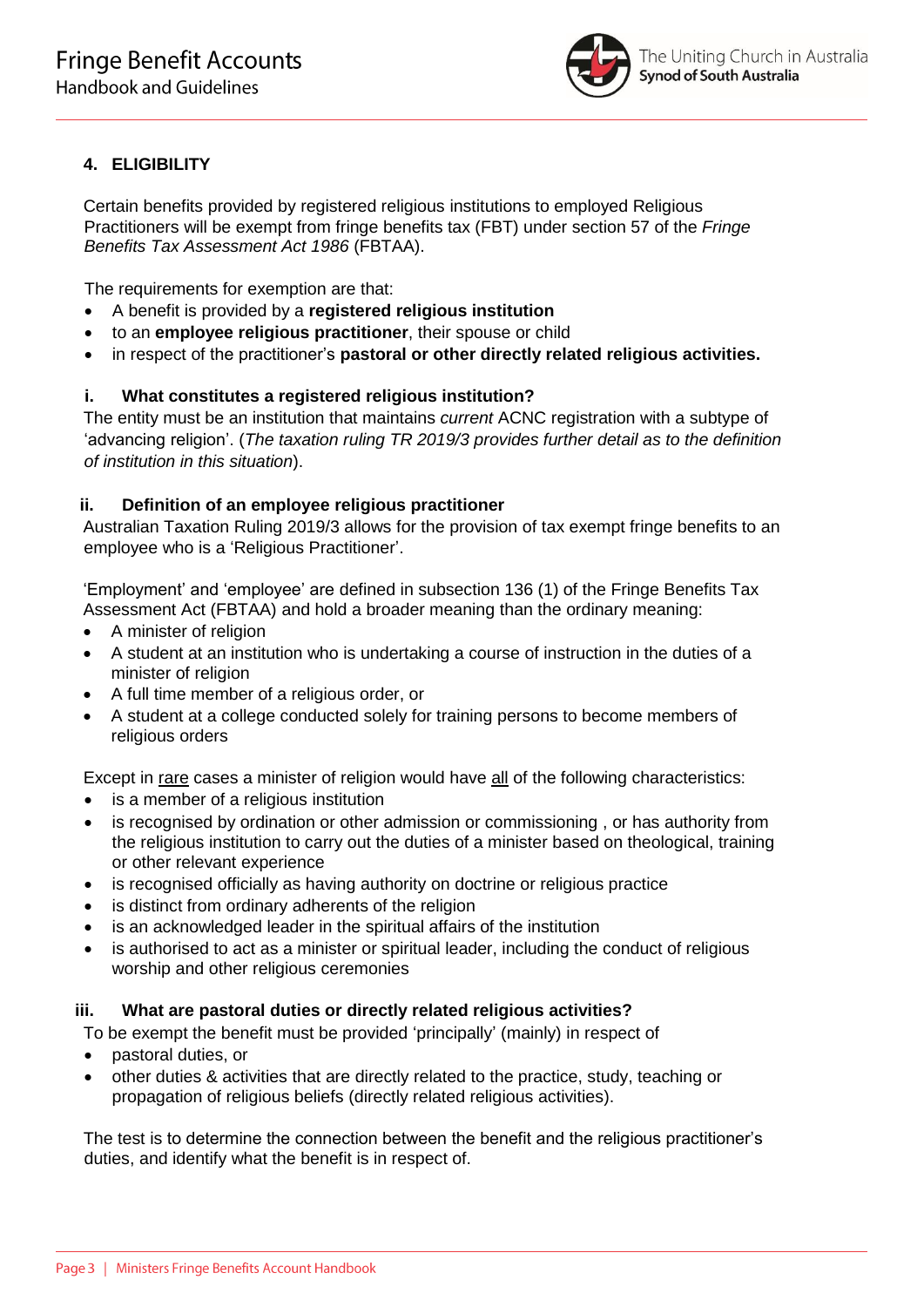

The test applies separately to each benefit – the connection between benefit and duties can change as circumstances change.

## **Pastoral duties**

These are duties associated with the spiritual care of people e.g. communication of religious beliefs:

- teaching and counselling adherents and members of the community
- providing adherents and members of the community with spiritual guidance and support
- conducting an in-service seminar of a spiritual nature
- meeting with or visiting adherents, the sick, the poor, and others who need emotional and spiritual support, and
- providing pastoral supervision to those engaged in pastoral duties

## **Directly related religious activities**

This is relevant when there is a close connection between the duties or activities of the religious practitioner and the practice, study, teaching and propagation of religious beliefs.

Directly related religious activities *may* include incidental secular activities if it can be shown that there is a direct link between those activities and the religious beliefs of the participants. The Taxation Ruling TR 2019/3 provides examples where this is allowed. Congregations should seek the assistance of the SA Synod office in determining any case where this may apply.

With regard to a full-time member of a religious order, whilst they may not be involved exclusively or predominantly in pastoral duties, they may be generally engaged in duties or activities that are directly related to the practice, study, teaching or propagation of their religious beliefs. Missionary work, to the extent that it is not pastoral in character, is, in any event, directly related to the teaching or propagation of religious beliefs and will be exempt.

## **What are not pastoral duties or directly related religious activities?**

If the duties are not solely or predominantly pastoral or directly related religious activities then any benefit connected to these duties will fail the test.

The following are examples of duties or activities which are **not** pastoral duties **or** directly related religious activities:

- the administration of a church
- work undertaken by a director of a department of a Diocese or similar unit of ecclesiastical administration
- principal of a private school that is a registered religious institution where duties are related predominantly to the administration of the school

Whether the benefit has been provided principally in respect of pastoral duties or directly related religious activities depends on the facts of each particular case. A benefit provided to a minister of religion whose duties are exclusively or predominantly pastoral generally satisfies the 'principally' test.

A benefit generally is *not* an exempt benefit if the duties of the employee to whom it is provided are exclusively or predominantly **non-pastoral** duties.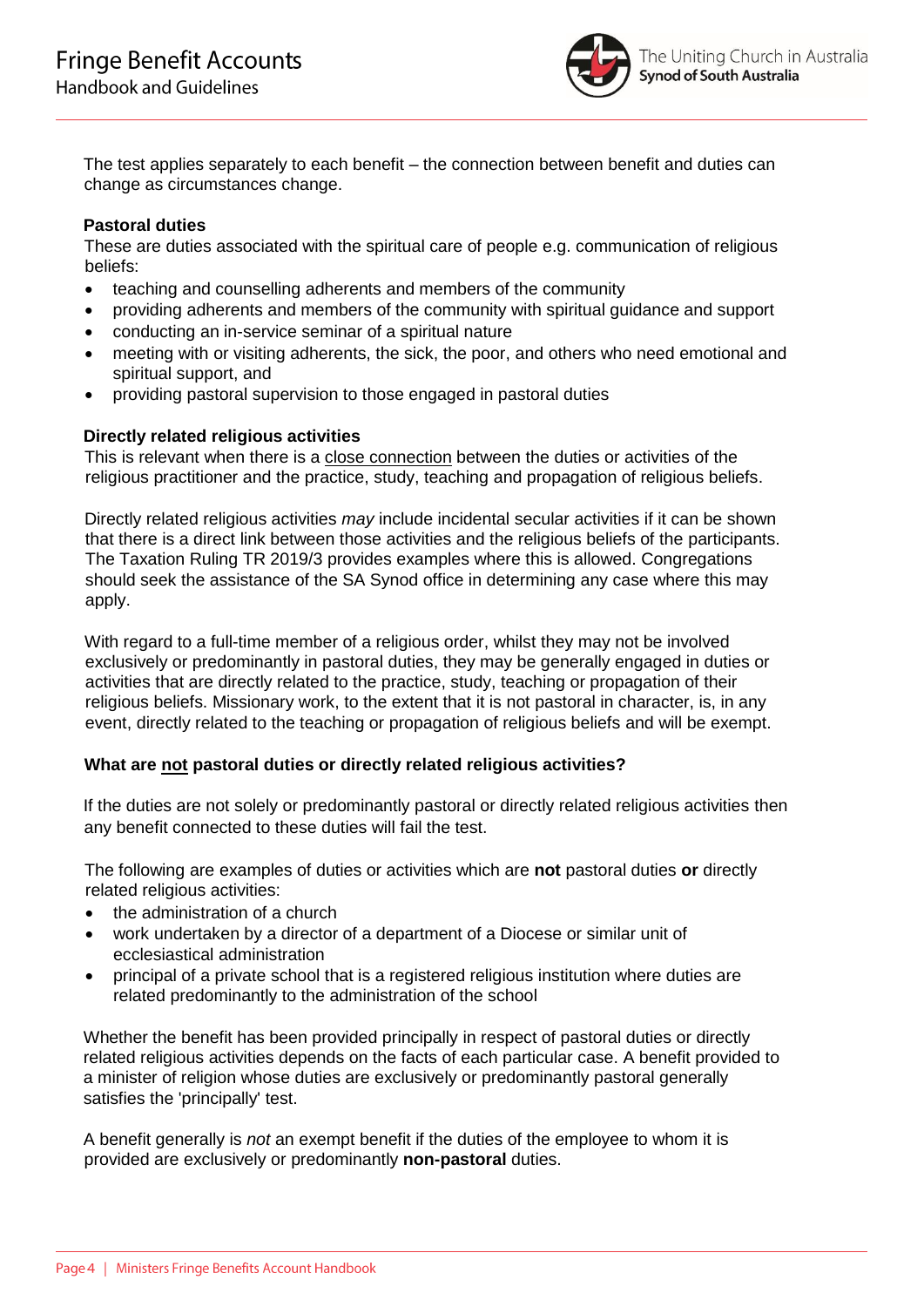

If an employee who is a religious practitioner undertakes both pastoral **and** non-pastoral duties (even where the non-pastoral duties predominate), it is possible for a benefit to be provided to the employee solely or principally in respect of the employee's pastoral duties, and, therefore, be exempt under section 57 of the FBTAA.

## **Changes since TR 92/17 re GST and ABN.**

Religious practitioners will not be subject to GST for activities done in the pursuit of a vocation as a religious practitioner. They are not required or entitled to register for GST for these activities. However, these activities will still be the activities of the religious institution for GST purposes and the institution may be subject to GST.

Activities done in the pursuit of a vocation as a religious practitioner and as a member of a religious institution will not entitle a religious practitioner to an ABN. Religious practitioners will not require an ABN for these activities. The activities will still be the activities of the religious institution.

Religious practitioners who receive a stipend or other form of remuneration (including noncash benefits) are employees for the purposes of the FBTAA. Consequently, if the requirements of section 57 of the FBTAA are satisfied, any fringe benefits provided to a religious practitioner who is an employee of a religious institution are exempt benefits.

Withholding arrangements for failure to provide an ABN will not apply to religious practitioners for activities done in pursuit of a vocation.

Because 'ordinary' employers pay fringe benefits tax on the benefits provided to their employees, the cost of those benefits is a business expense and thus employers are entitled to claim GST input credits. This entitlement belongs to the employer and in the same way, the Church is entitled to claim input credits on benefits obtained via a fringe benefit account.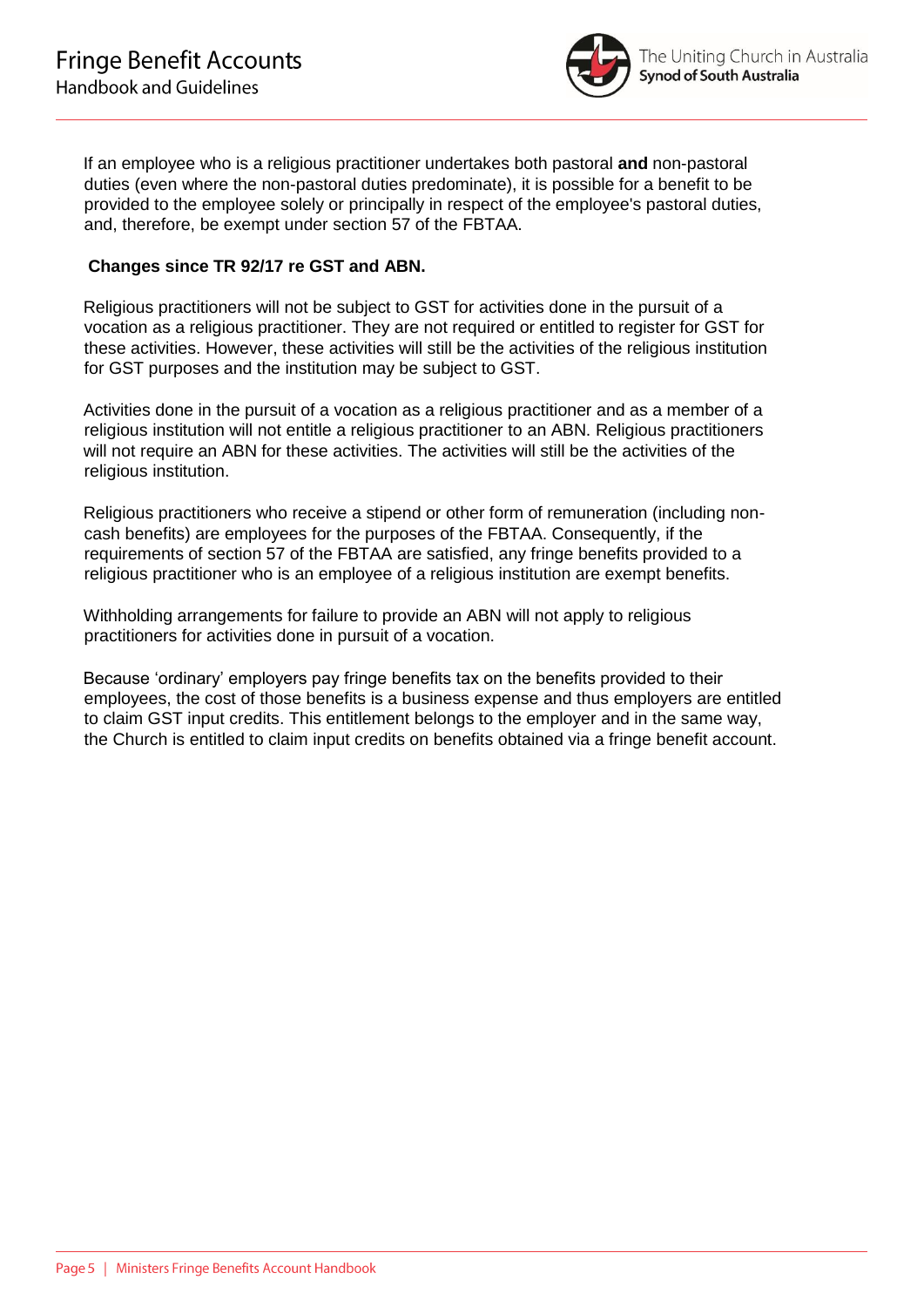

# **5. FRINGE BENEFITS ACCOUNT INFORMATION**

- Funds in a FBA can be used for the normal expenses of a minister, their spouse and dependent children.
- The account is not a savings account, is not interest bearing and a regular drawdown is encouraged as per the 2008 National Guidelines.
- While it is envisaged that some saving for particular expenses may occur within a calendar year, a **maximum balance** of an amount equivalent to **one month full-time stipend and standard allowances** may be carried into the following year (*as at 31 December*).
- If a special need arises for an amount greater than this maximum balance to be carried into the following year, the account holder must seek prior approval from the General Manager Resources, SA Synod (*or their delegate*).
- If approval is not sought and excess funds remain in the FBA, then after notification from the General Manager Resources, the funds will be paid to the minister through the payroll system (*PAYG Withholding tax will be deducted from any payment*).
- A FBA cannot be overdrawn (*reimbursement claims are not to exceed funds available*). Payments will only be made up to the balance available in the FBA and it remains the claimant's responsibility to ensure any claim submitted can be met from available funds at the time.
- Claims **will not** be processed without the appropriate and correct **photocopied tax invoice.**
- Account statements are issued on a monthly basis to FBA holders.

# **6. NON-APPROVED EXPENSES AND DEPOSITS**

All normal expenses may be paid from a FBA, **except** the following:

- Personal Beneficiary Fund contributions to the defined benefit account
- Fines or penalties imposed by Federal, State or Local government; such as Traffic Infringement Notices
- Taxation levies (*including payment for the preparation of annual returns*)
- Child support or other Centrelink payments
- All offerings, donations and gifts of a financial nature
- Tax deductible costs (*i.e. an expense which is reimbursed from Fringe Benefits accounts cannot also be claimed as tax deductions with the ATO*).
- Cash withdrawals (*including such things as travellers cheques, currency gift cards*)
- Medical Expenses (*does not apply to Health Insurance premiums*)

#### **Non-approved deposits**

A FBA is held-in-trust by the church and only deposits which make up the allowable allowances (car, house, and professional development) can be deposited into the FBA.

Income from wedding and funeral fees, book sales etc., which are subject to normal taxation processes, are not approved for deposit into a FBA.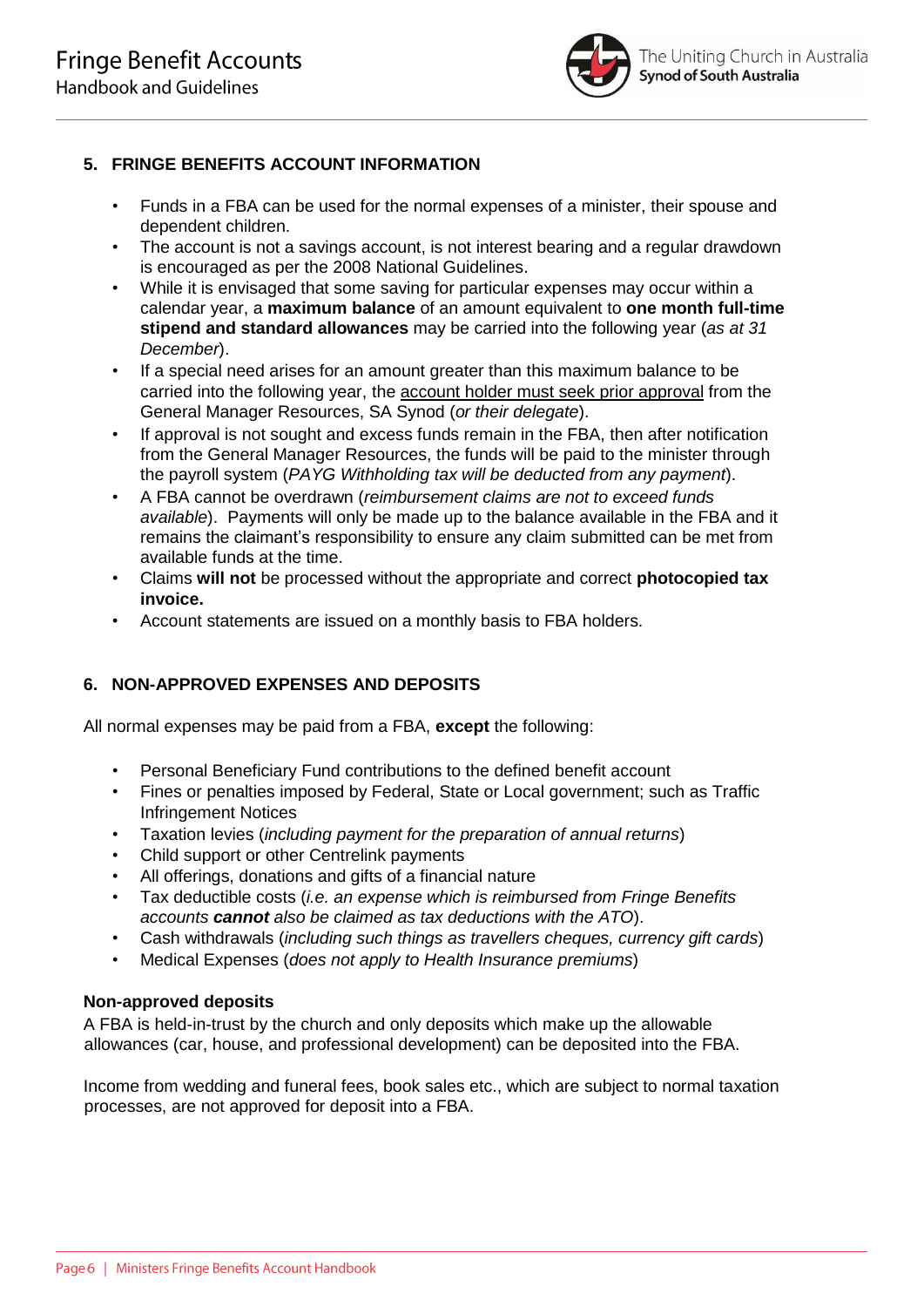

# **7. PAYROLL OPTIONS**

A minister may opt for the following treatment of stipend and allowances regardless of whether payroll processing takes place via Synod office Payroll Bureau Services or via a congregation's own pay function:

#### **Option One**

Up to 100% of stipend, plus up to 100% of allowances is paid directly into their nominated bank account.

Income tax is deducted according to the PAYG Withholding Tax instalment guides published by the Australian Taxation Office (ATO).

#### **Option Two**

Subject to eligibility, a Minister within the Synod of South Australia may request **up to 50% of the minimum stipend and 100% of allowable allowances** be transferred into a FBA.

The amount transferred into the FBA can then be used to reimburse or pay approved expenses.

The remaining portion of stipend is deposited as per option 1.

The Stipends Committee, endorsed by Standing Committee, has determined that where a minister cashes out some of their **long service leave entitlement**, 50% of the payment can be allocated to their FBA.

Retired ministers providing **short term supply ministry** may have up to 100% of their stipend paid into their FBA provided the total annual payment does not exceed 50% of the annual minimum stipend.

The extent to which a minister may benefit from the use of a FBA will depend on a range of factors, including;

- Choosing to have a FBA
- Living in their own home or a manse
- Owning, leasing, or provided with a car
- Having significant expenses which are usually claimed on their annual tax return

All these factors are governed by personal choices made by each minister. It is recommended that you consult your accountant or financial advisor if unsure which option works best for your financial situation.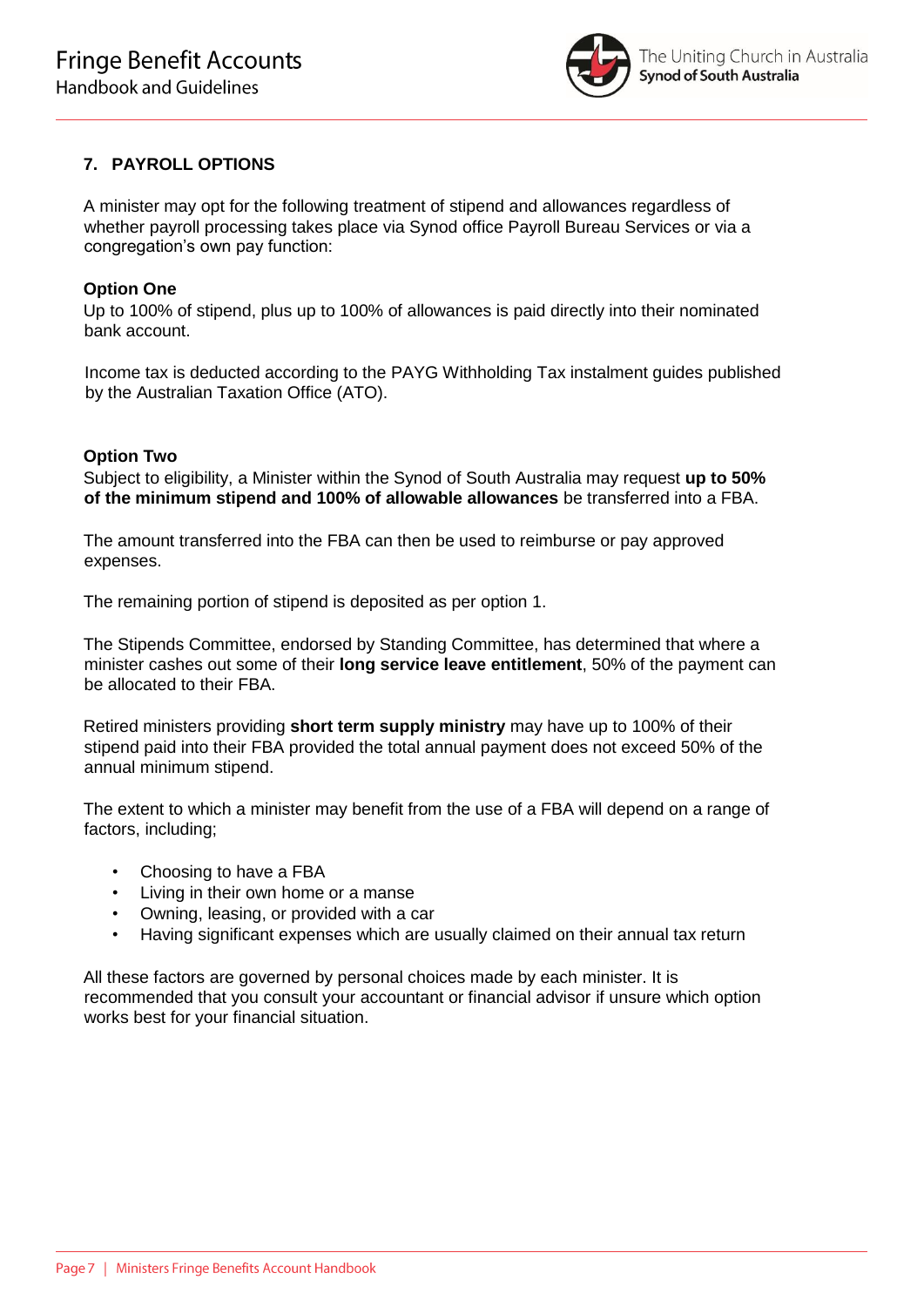

# **8. FRINGE BENEFITS ACCOUNTS HELD BY SYNOD.**

Advantages of a Fringe Benefits Account held with Synod include:

- Availability of a Westpac branded Corporate MasterCard as an additional method of accessing FBA funds.
- Scheduled payments can be established against the MasterCard.
- Ability of account holder to monitor the available balance of the MasterCard via the Westpac app
- The FBA does not have to be closed and a new one opened when a minister moves congregations.
- Ability to receive electronic FBA statements and to submit claims and tax invoices via email to SA Synod Financial Services Team.
- Weekly reimbursement/accounts payable cycle.

# **9. SETTING UP A FRINGE BENEFITS ACCOUNT**

An eligible minister may apply by filling in an **Application for FBA form – FB002.** 

**This form is available on the UCSA website at:** [https://sa.uca.org.au/finance/payroll](https://sa.uca.org.au/finance/payroll-bureau-service)[bureau-service](https://sa.uca.org.au/finance/payroll-bureau-service)

## **10. ACCESSING FUNDS HELD IN A FRINGE BENEFITS ACCOUNT**

Funds held in a FBA can be accessed by reimbursement of expenditure or through the use of a corporate MasterCard. Please note that from 1 January 2020 direct third party payments will no longer be provided from FBAs.

## **Reimbursements:**

Reimbursements of eligible claims will be made to the minister on the provision of a photocopied tax invoice and a signed **FBA Reimbursement Claim Form - AP003**

## **This form is available on the UCSA website at :** [https://sa.uca.org.au/finance/payroll](https://sa.uca.org.au/finance/payroll-bureau-service)[bureau-service](https://sa.uca.org.au/finance/payroll-bureau-service)

To lodge a reimbursement claim simply:

- Complete **Fringe Benefits Account Reimbursement Claim Form – AP003** and be sure to type your name on the form as well as sign to authorise.
- List all expenses to be reimbursed and ensure each expense has a photocopied tax invoice(s) securely attached to the claim form.
- Send in the claim form and attached **photocopies** of tax invoices to SA Synod Financial Services Team either, scanned and emailed to [finance@sa.uca.org.au](mailto:finance@sa.uca.org.au) or by post.
- Claims received by close of business (5pm) each Tuesday will be credited to the minister's nominated bank account via direct deposit (EFT) each Friday.
- When a claim has been made and the photocopied tax invoice is lodged with the Financial Services Team, ministers do not need to keep copies except for warranty and guarantee purposes.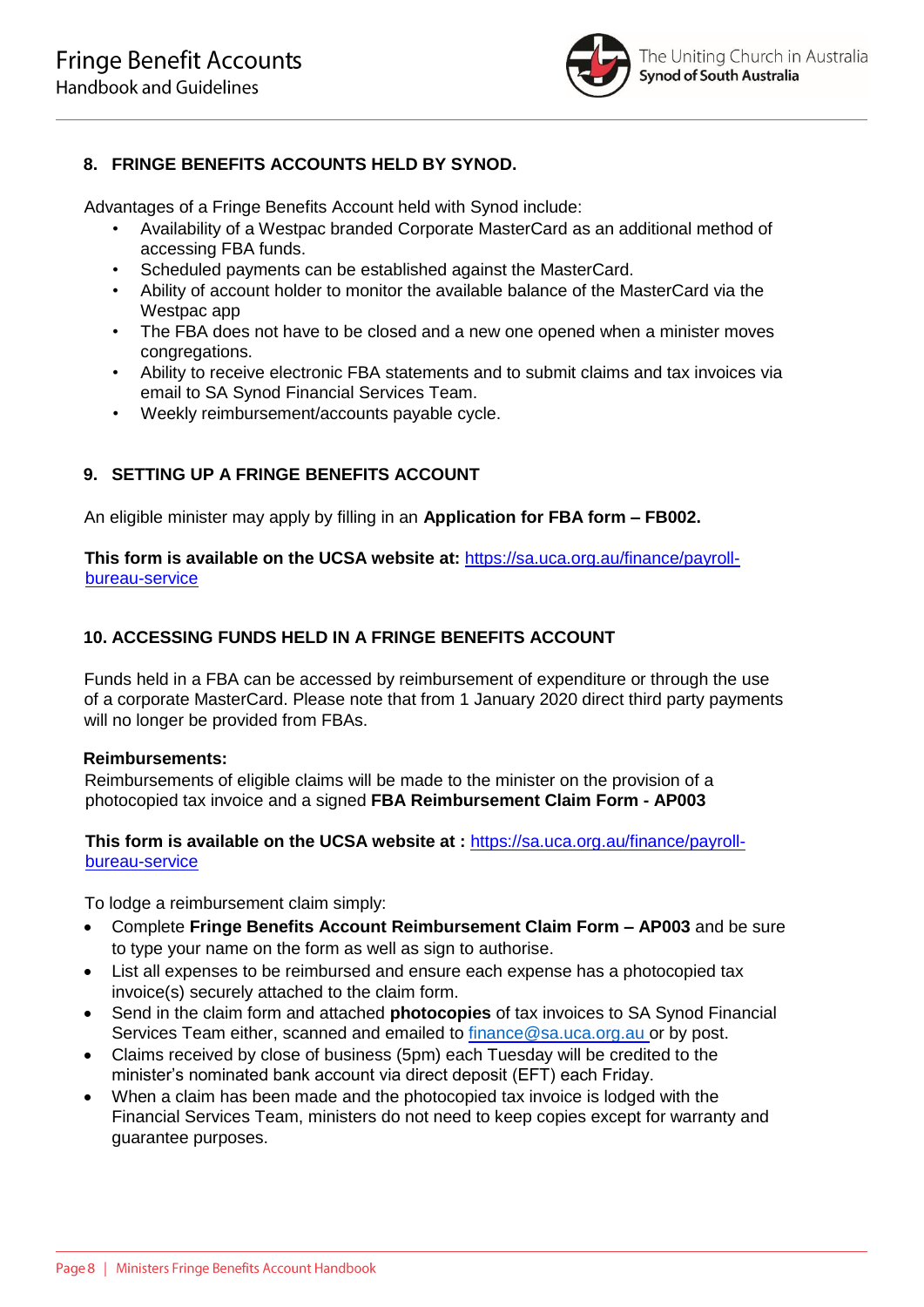

Please note that:

- The **minimum transaction** that will be reimbursed is \$5.00 per item
- A time limit for claims applies. Tax invoices submitted should **not be more than three months old** unless by prior arrangement with Financial Services
- A **tax invoice** must be requested and obtained at the time of payment. An EFTPOS docket is not a tax invoice (*see below for information on what constitutes a tax invoice).*
- Any items within a claim, where supporting documentation is either missing or incomplete, will not be processed and will be deducted from the claim.

# **Using a MasterCard:**

# **Applying for a MasterCard:**

Ministers with a FBA held by the SA Synod office and who are in a long term permanent placement have the option to apply for a Corporate MasterCard as an additional method of accessing FBA funds.

- Credit limits are set to a maximum of the amount credited to the FBA each month (*rounded down to the nearest \$100*).
- A PIN (*Personal Identification Number*) is issued by Westpac Banking Corporation for each card. The Account holder can visit a Westpac branch with the card and photographic identification to change the PIN to one of their choosing.
- A MasterCard credit card policy must be signed by the cardholder to acknowledge the terms and conditions of use (*issued on completion of the application form*).

## **Using a MasterCard**:

- The card can be used with most Merchants which display the MasterCard sign.
- Cash advances **are not** available with the Corporate MasterCard facility.
- When using the card, be sure to request a tax invoice (*Note: an EFTPOS docket issued from a card swipe machine is NOT a tax invoice*)
- The MasterCard statement period runs from the  $28<sup>th</sup>$  of one month to the  $27<sup>th</sup>$  of the next month.
- A monthly MasterCard Expense Report is issued shortly after this.
- Cardholders must print the Expense Report, check that all transactions are their own, then sign and return the report along with photocopy tax invoices relating to each transaction on the statement.
- The MasterCard Expense Report and photocopy tax invoices must be returned to Financial Services Team electronically or posted within 10 business days of receipt of the report.
- An administration charge may apply for the late return of the Expense Report (*Minimum charge: \$50*)
- The total expended on your card during that period is charged to your FBA during the three day processing window at the end of each month.

# **11. WHAT IS A TAX INVOICE?**

A tax invoice is an important document for the operation of the GST system, and allows a congregation or the SA Synod office to claim GST credits (*if registered for GST concessions with the ATO*).